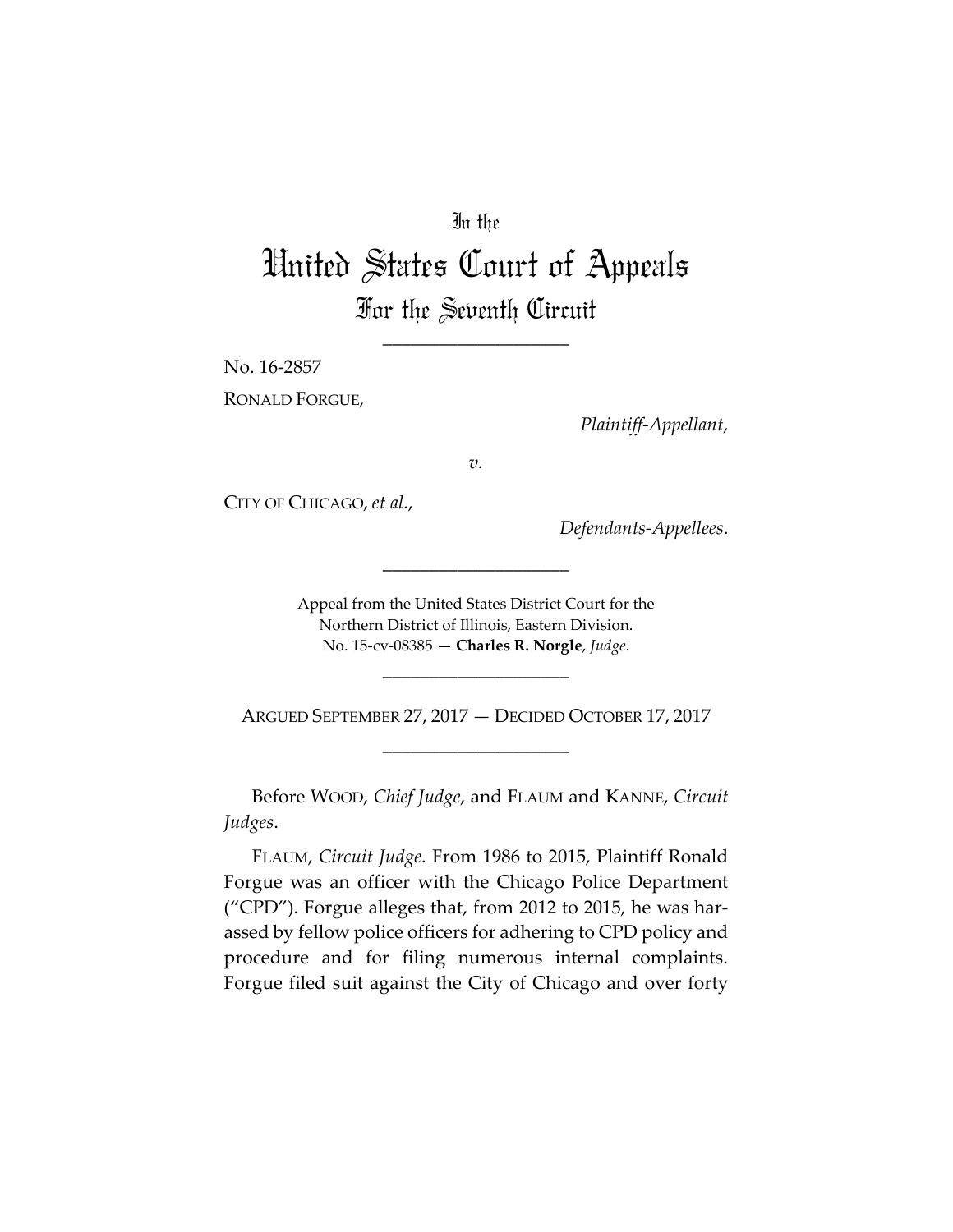individual officers under 42 U.S.C. § 1983 for First Amendment retaliation, equal protection, civil conspiracy, and procedural due process, as well as related state law claims. The district court granted defendants' Rule 12(b)(6) motion to dismiss Forgue's federal claims and declined to exercise supplemental jurisdiction over his state law claims. We affirm in part and reverse in part.

#### **I. Background**

From 1986 to 2015, Ronald Forgue worked for the CPD in several capacities, including for the Internal Affairs Division ("IAD"), as an incident team Sergeant, as an Operations Lieutenant, and as a Commanding Officer in the Alternate Response Unit. Forgue officially retired on August 13, 2015 after nearly thirty years of service.

Forgue alleges that, between 2012 and 2015, he was harassed "in retaliation against his leadership as a sergeant and lieutenant because he followed proper procedure." Forgue cites several specific instances where he was wrongfully targeted for adhering to CPD rules. In 2012, for example, Forgue complained to his superiors that white officers were "spitting tobacco in black families' homes when on calls." Forgue claims that, in response, his superiors laughed at him and told him to "not mess with his boys."

Forgue also maintains that CPD harassed him by unlawfully targeting his sons. Between June 2012 and January 2015, Forgue's three sons were stopped, arrested, handcuffed, or detained a total of twenty-two times. According to Forgue, the "majority of the reasons given for the stops and/or arrests were false." As examples: Forgue's three sons were falsely la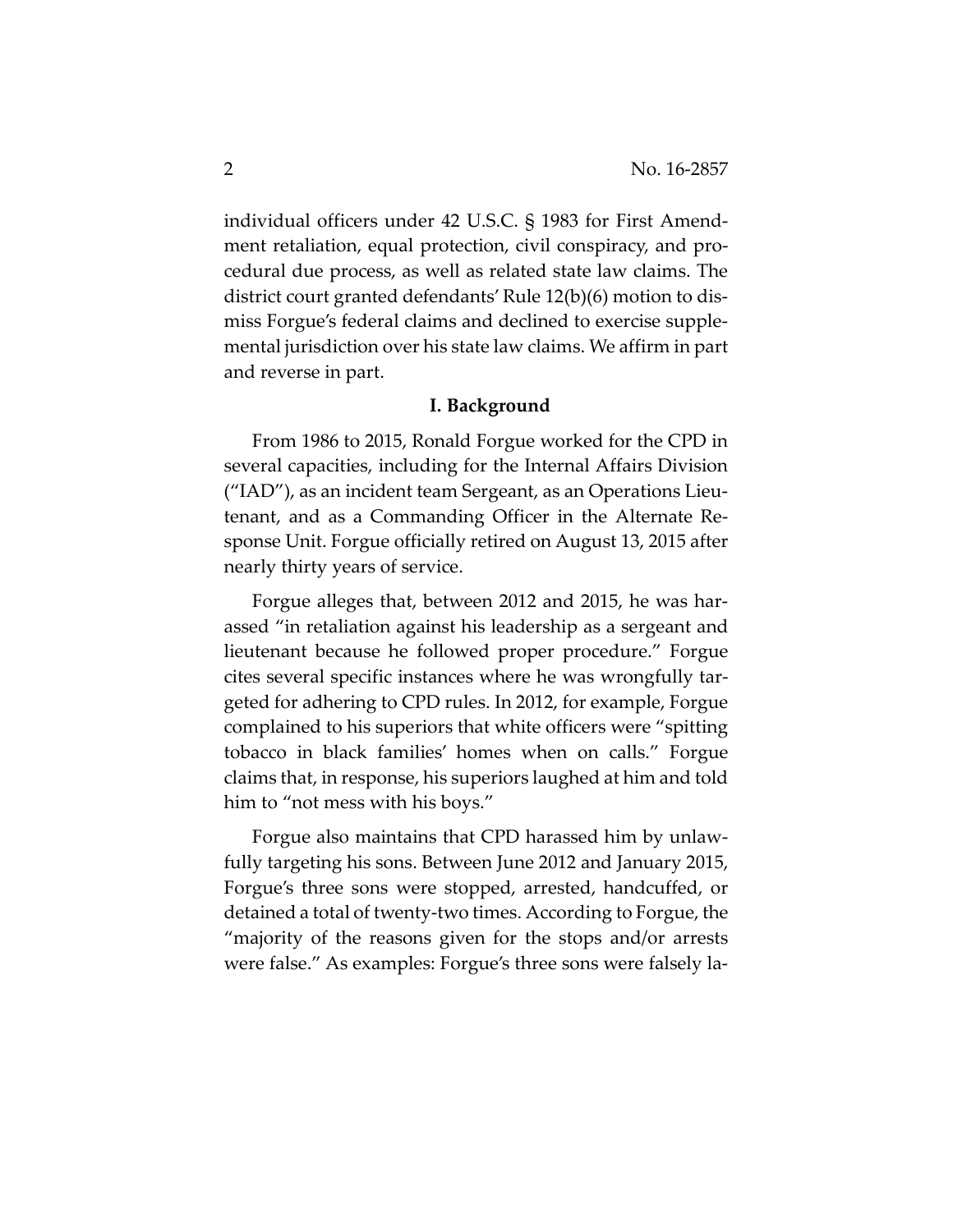beled as gang members; in November 2012, two officers unlawfully seized one of Forgue's sons, drove him around, and interrogated him for two hours; and in August 2014, an officer "grabbed [Forgue's son] by the neck and beat[] [him] in front of [his] house." In response to this treatment, Forgue filed complaints with his superiors.

Forgue also was allegedly targeted directly. On November 20, 2013, a poster falsely labeling Forgue's picture with the words "sex offender" was displayed and distributed at Forgue's police station. On March 24, 2014—the same day that he reported to the IAD that a sergeant was improperly distributing a booking photo and rap sheet of his son—Forgue discovered a fake Facebook account created under his name. The Facebook page associated with the account displayed a photograph of Forgue labeled "IAD INFORMANT." The creator of the account (who falsely purported to be Forgue himself) posted disparaging comments about Forgue as well as false complaints on the official Facebook page for the Chicago Mayor's Office.

Moreover, Forgue claims he was passed over for several promotions in favor of other officers who did not file complaints, and on September 23, 2014, Forgue was assigned to the less desirable Alternate Response Unit. According to Forgue, the police union told him this transfer was because "of the complaints he made to the [IPRA] and IAD." Overall, between May 2012 and September 2014, CPD officers filed seven formal complaints against Forgue, allegedly for his strict compliance with CPD policies.

Finally, upon his retirement from the CPD in 2015, Forgue was denied a retirement identification card ("Retirement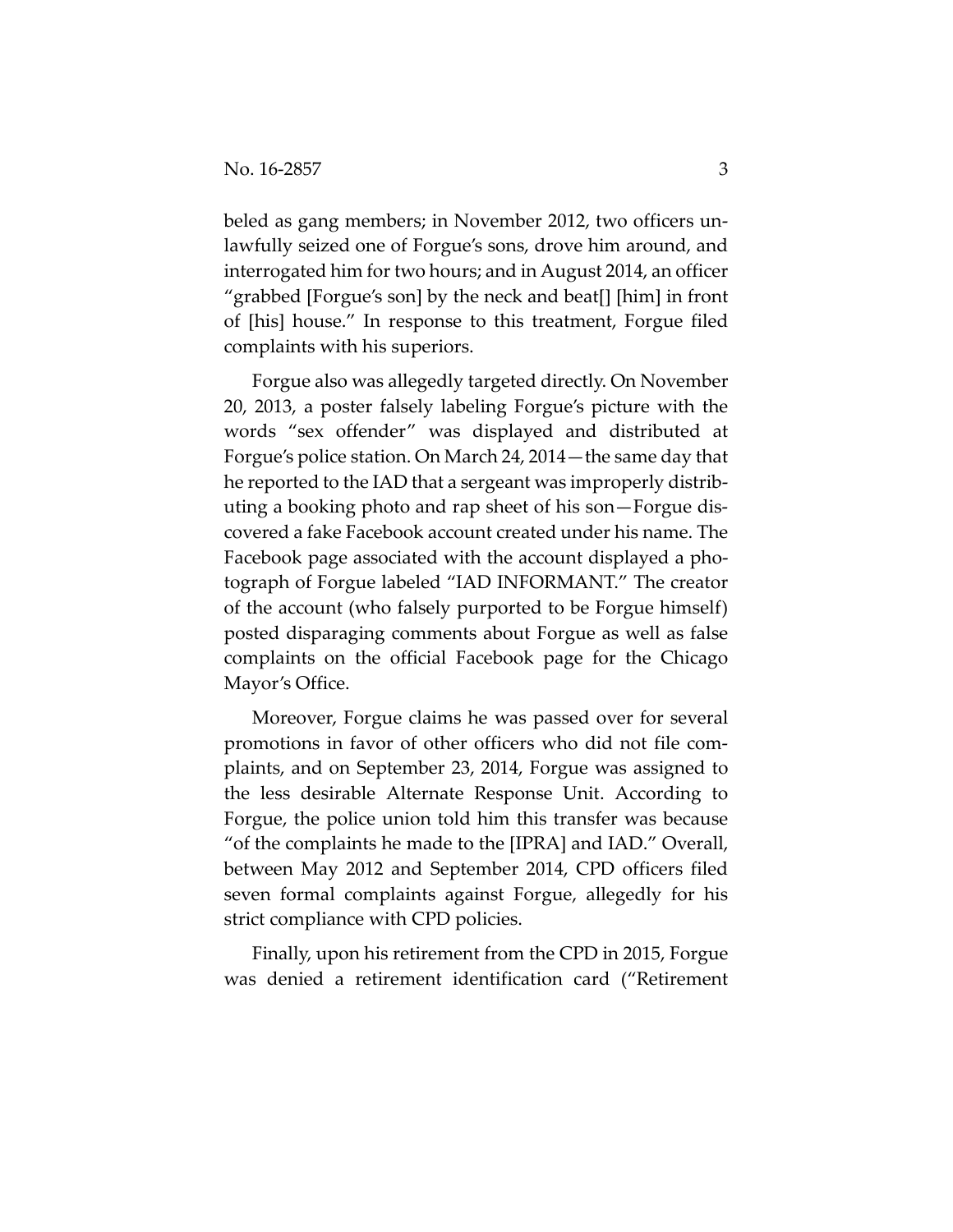Card" or "Card"). Pursuant to CPD policy, an officer who provides at least ten years of service and leaves the CPD in "good standing" receives a Retirement Card. Although the good standing determination is left to the discretion of the Police Superintendent, Forgue's complaint alleges that it was the "policy and practice" of the CPD to issue a Card to all retiring officers. There are several detriments to not receiving a Card. Without one, Forgue cannot carry a concealed firearm, procure benefits such as health insurance, or find other employment in law enforcement.

On September 23, 2015, Forgue filed a complaint against the City of Chicago and forty-two City employees, including the CPD Superintendent and CPD sergeants, lieutenants, and officers. Forgue brought 42 U.S.C. § 1983 claims for First Amendment retaliation, equal protection, civil conspiracy, and procedural due process, as well as several related state law claims. In response, defendants filed a motion to dismiss pursuant to Federal Rule of Civil Procedure 12(b)(6). The district court granted defendants' motion on Forgue's federal claims and declined supplemental jurisdiction over the remaining state law claims. This appeal followed.

## **II. Discussion**

We review a district court's grant of a Rule 12(b)(6) motion to dismiss de novo. *Kubiak v. City of Chicago*, 810 F.3d 476, 480 (7th Cir. 2016). To survive a motion to dismiss, a plaintiff must allege "enough facts to state a claim to relief that is plausible on its face." *Bell Atl. Corp. v. Twombly*, 550 U.S. 544, 570 (2007). "A claim has facial plausibility when the plaintiff pleads factual content that allows the court to draw the reasonable inference that the defendant is liable for the misconduct al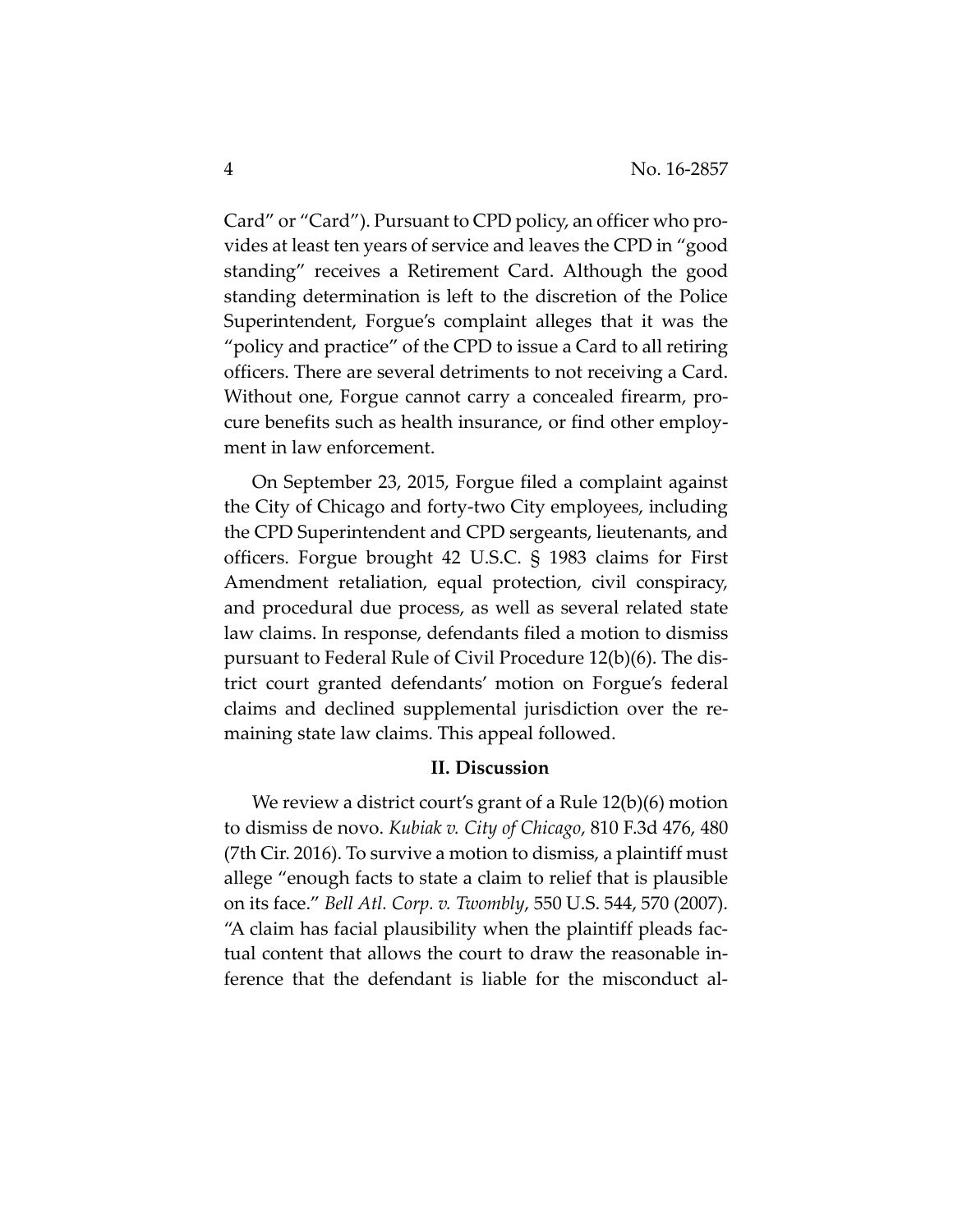leged." *Ashcroft v. Iqbal*, 556 U.S. 662, 678 (2009). "The plausibility standard is not akin to a 'probability requirement,' but it asks for more than a sheer possibility that a defendant has acted unlawfully." *Id.* (quoting *Twombly*, 550 U.S. at 556). In reviewing a 12(b)(6) motion, "[w]e accept as true all of the well-pleaded facts in the complaint and draw all reasonable inferences in favor of the plaintiff." *Kubiak*, 810 F.3d at 480–81.

## **A. First Amendment Retaliation Claim**

"To establish a claim for retaliation in violation of the First Amendment, a public employee first must prove that [his] speech is constitutionally protected." *Id.* at 481. A public employee's speech is constitutionally protected only if it: (1) was made as a private citizen; and (2) addressed a matter of public concern. *Id.* If the employee fails to establish either of these elements, "the employee has no First Amendment cause of action based on his or her employer's reaction to the speech." *Garcetti v. Ceballos*, 547 U.S. 410, 418 (2006). "The determination of whether speech is constitutionally protected is a question of law." *Kubiak*, 810 F.3d at 481.

Here, the district court held that Forgue spoke as a public employee, not a private citizen, in filing his internal complaints of police misconduct. We agree. "[W]hen public employees make statements pursuant to their official duties, the employees are not speaking as citizens for First Amendment purposes, and the Constitution does not insulate their communications from employer discipline." *Garcetti*, 547 U.S. at 421. "Determining the official duties of a public employee requires a practical inquiry into what duties the employee is expected to perform, and is not limited to the formal job description." *Kubiak*, 810 F.3d at 481 (quoting *Houskins v. Sheahan*, 549 F.3d 480, 490 (7th Cir. 2008)).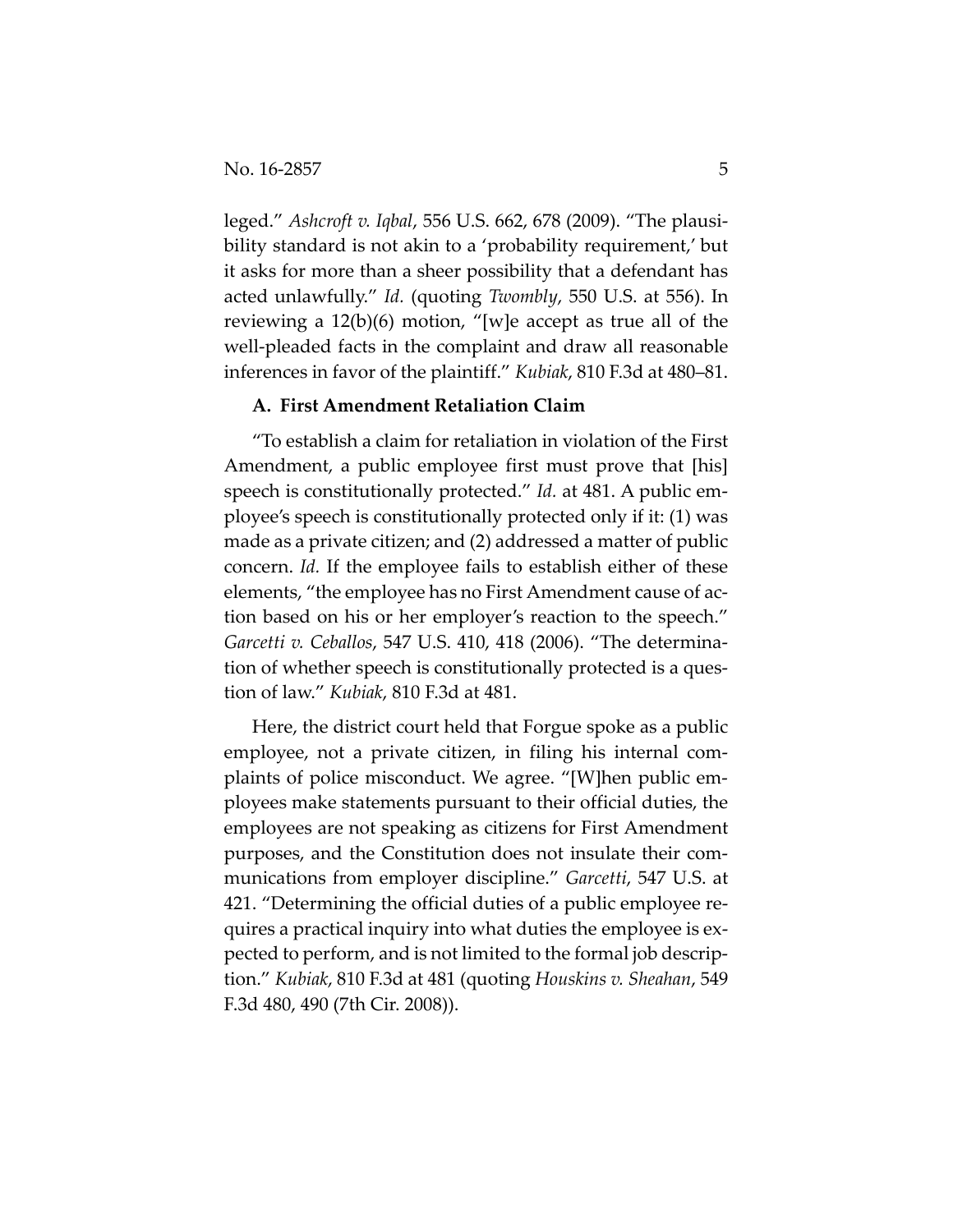Forgue contends that his complaints with the IAD and IPRA about the CPD's treatment of his sons are entitled to First Amendment protection because they were made "as a concerned citizen and father outside of his employment duties." He stresses that anyone mistreated by the police is free to file complaints with the IAD. Forgue's argument is unpersuasive. We have held on several occasions that "a police officer's duty to report official police misconduct is a basic part of the job." *See Roake v. Forest Pres. Dist. of Cook Cty.*, 849 F.3d 342, 346 (7th Cir. 2017) (holding that a police officer spoke as a public employee when he shared complaints "only with his employer, and the complaints focused exclusively on official misconduct by his fellow officers"); *Kubiak*, 810 F.3d at 481–82 (holding that a police officer's internal complaints alleging that a co-worker inappropriately yelled at her about a workrelated report were "made as a public employee and not as a private citizen"); *Vose v. Kliment*, 506 F.3d 565, 571 (7th Cir. 2007) (holding that a police officer "was merely doing his job" when he reported suspected police misconduct to his superiors). Indeed, this conclusion makes sense because at bottom, a police officer is "responsible for protecting the public from harm." *Kubiak*, 810 F.3d at 482.

Forgue argues his speech is distinct from cases like *Kubiak*. First, he notes that his sons were detained or arrested "away from the office." In the context of police activity, however, this fact is immaterial; officers perform the majority of their work patrolling the streets.

Second, Forgue argues that his speech concerned the safety of his sons rather than the terms of his police duties. The relevant inquiry, however, is whether the speech is made *pursuant* to, not *about*, public employment. Like in *Kubiak*,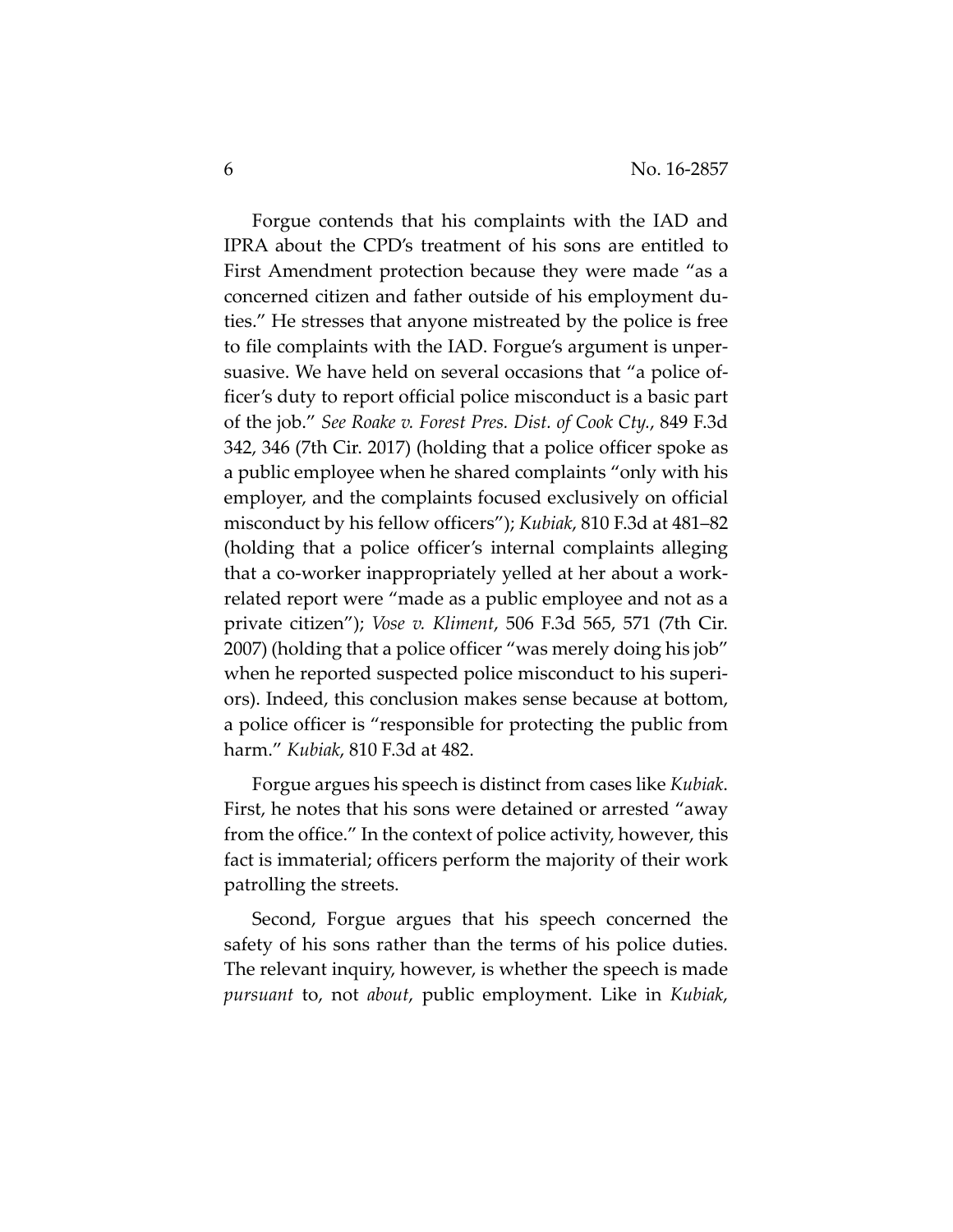Forgue's grievances were "intimately connected" with his job. *See id*. Indeed, Forgue's complaint specifically alleges that the CPD's retaliatory behavior was "due to [his] complaints to IAD and due to [his] reputation as an officer who follows [CPD] rules and regulations." Forgue's attempts to distinguish *Kubiak* are thus unavailing.

Moreover, as the district court stressed, Forgue's speech was required by CPD General Order G08-01-02, which mandates police officers "to notify their superiors when they observe instances of police misconduct." *Forgue v. City of Chicago*, No. 15-cv-08385, slip op. at \*3 (N.D. Ill. June 15, 2016); *see* Chicago Police Department General Order G08-01-02, http://directives.chicagopolice.org/directives/data/a7a57be2-

12ce5918-9f612-ce69-05188cb6d4da6c72.html (last visited Oct. 17, 2017) ("Members who have knowledge of circumstances relating to misconduct will submit an individual written report to a supervisor … ."). Additionally, the Rules of Conduct, adopted by the CPD Police Board, state that police officers must "report to the Department any violation of Rules and Regulations or any other improper conduct which is contrary to the policy, orders or directives of the Department." Chicago Police Department Rules and Regulations, Article V. Rules of Conduct, Rule 22, https://www.cityofchicago.org/dam/city/depts/cpb/PoliceDiscipline/RulesofConduct.pdf (last visited Oct. 17, 2017). Thus, "part of Plaintiff's job requirements was to make the very complaints for which Plaintiff alleges that he was retaliated against." *Forgue*, No. 15–cv–08385, at \*3–4[.1](#page-6-0) As a result, it is clear that Forgue's complaints were made pursuant to his job responsibilities. The

<span id="page-6-0"></span> <sup>1</sup> Forgue argues that general orders should not be relied upon in determining an officer's job requirements for First Amendment purposes. We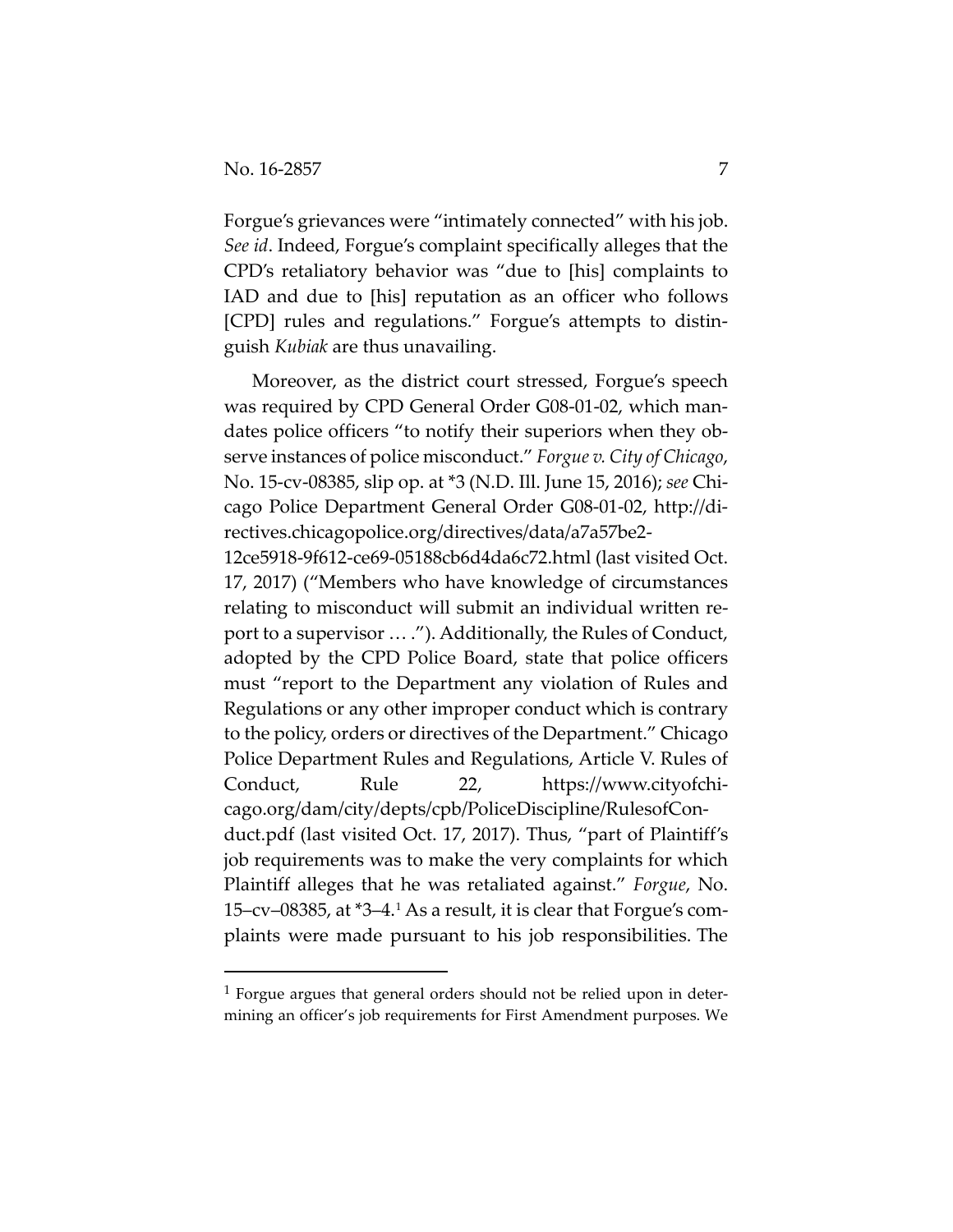district court, therefore, correctly concluded that Forgue spoke as a public employee, not a private citizen. Thus, Forgue's speech is not entitled to First Amendment protection.

#### **B. Equal Protection Class-of-One Claim**

To state an equal protection claim on a class-of-one theory, a plaintiff must allege that he has been "intentionally treated differently from others similarly situated and that there is no rational basis for the difference in treatment." *Engquist v. Or. Dep't of Agric.*, 553 U.S. 591, 601–02 (2008) (quoting *Village of Willowbrook v. Olech*, 528 U.S. 562, 564 (2000)). Forgue asserts that defendants violated his equal protection rights by filing false complaints, discriminating against him in the conditions of his employment (specifically, by denying him a Retirement Card), and targeting his sons for no reason other than to harass him. This theory fails. As the district court held, Forgue's theory of liability is categorically foreclosed by the Supreme Court's holding in *Engquist.*

In *Engquist*, the Court explicitly held that "a 'class-of-one' theory of equal protection has no place in the public employment context." *Id.* at 594. In making this decision, the Court considered the "traditional view of the core concern of the

 $\overline{a}$ 

have relied upon general orders on multiple occasions, however, to determine that a public employee was not speaking as a private citizen. *See, e.g.*, *Houskins*, 549 F.3d at 491 ("[The public employee] was clearly expected to report the incident under the General Orders [of the Cook County Department of Corrections], and therefore she was speaking as part of her job as an employee of the Sheriff, and not as a citizen."); *Swearnigen-El v. Cook Cty. Sheriff's Dept.*, 602 F.3d 852, 862 (7th Cir. 2010) (determining that a correctional officer's complaints to his supervisors "were made pursuant to his duties" because a general order created a duty to report).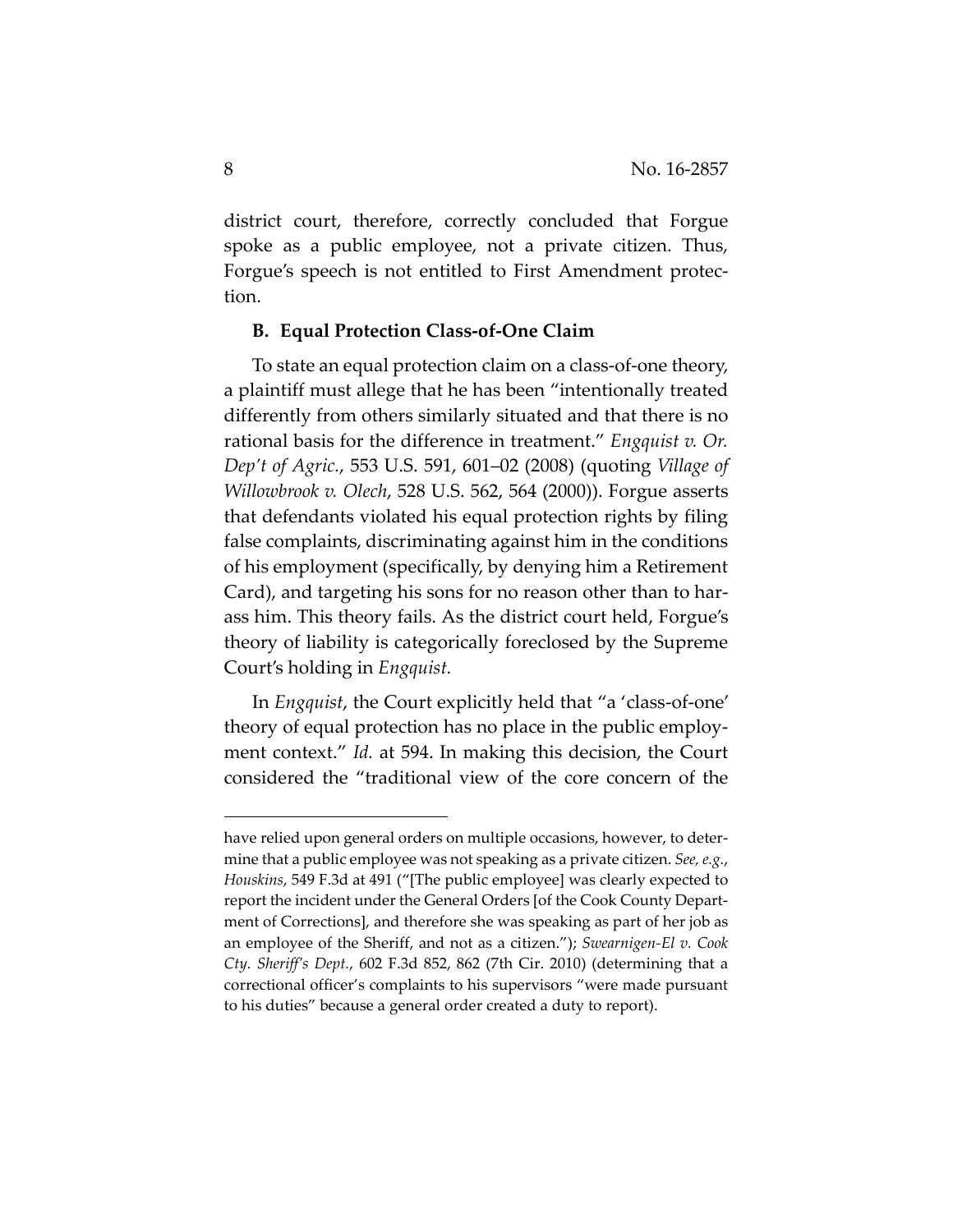Equal Protection clause as a shield against arbitrary classifications." *Id.* at 598. It stressed that, in acting as an employer, the government's actions "by their nature involve discretionary decisionmaking based on a vast array of subjective, individualized assessments." *Id.* at 603. Thus, "[t]o treat employees differently is not to classify them in a way that raises equal protection concerns, [but] [r]ather, it is simply to exercise the broad discretion that typically characterizes the employeremployee relationship." *Id.* at 605. To allow a class-of-one challenge in these circumstances "would undermine the very discretion that such state officials are entrusted to exercise." *Id.* at 603.

Forgue argues that *Engquist* does not apply because "[t]here was no rational reason" for officers to make meritless stops, detentions, and arrests of his sons. Like Forgue, however, the plaintiff in *Engquist* similarly argued that she was fired for "arbitrary, vindictive, and malicious reasons." *Id.* at 595. In rejecting this claim, the Court did not conclude that the defendants acted reasonably; it instead created a *per se* rule that public employees may not bring class-of-one claims against their public employers.

Forgue further contends that *Engquist* does not bar his claim because the complaint is directed not just at the City, but also *individual* defendant officers. This argument fails. In *Engquist*, the plaintiff sued not only the Department of Agriculture, but also individual employees. *Id.* at 594. By extension, our cases applying *Engquist* have interpreted it to bar class-of-one claims about "disputes related to a public employee's interactions with superiors *or co-workers*." *Avila v. Pappas*, 591 F.3d 552, 554 (7th Cir. 2010) (emphasis added); *see also Gross v. Town of Cicero*, *Ill.,* 619 F.3d 697, 701, 703 (7th Cir.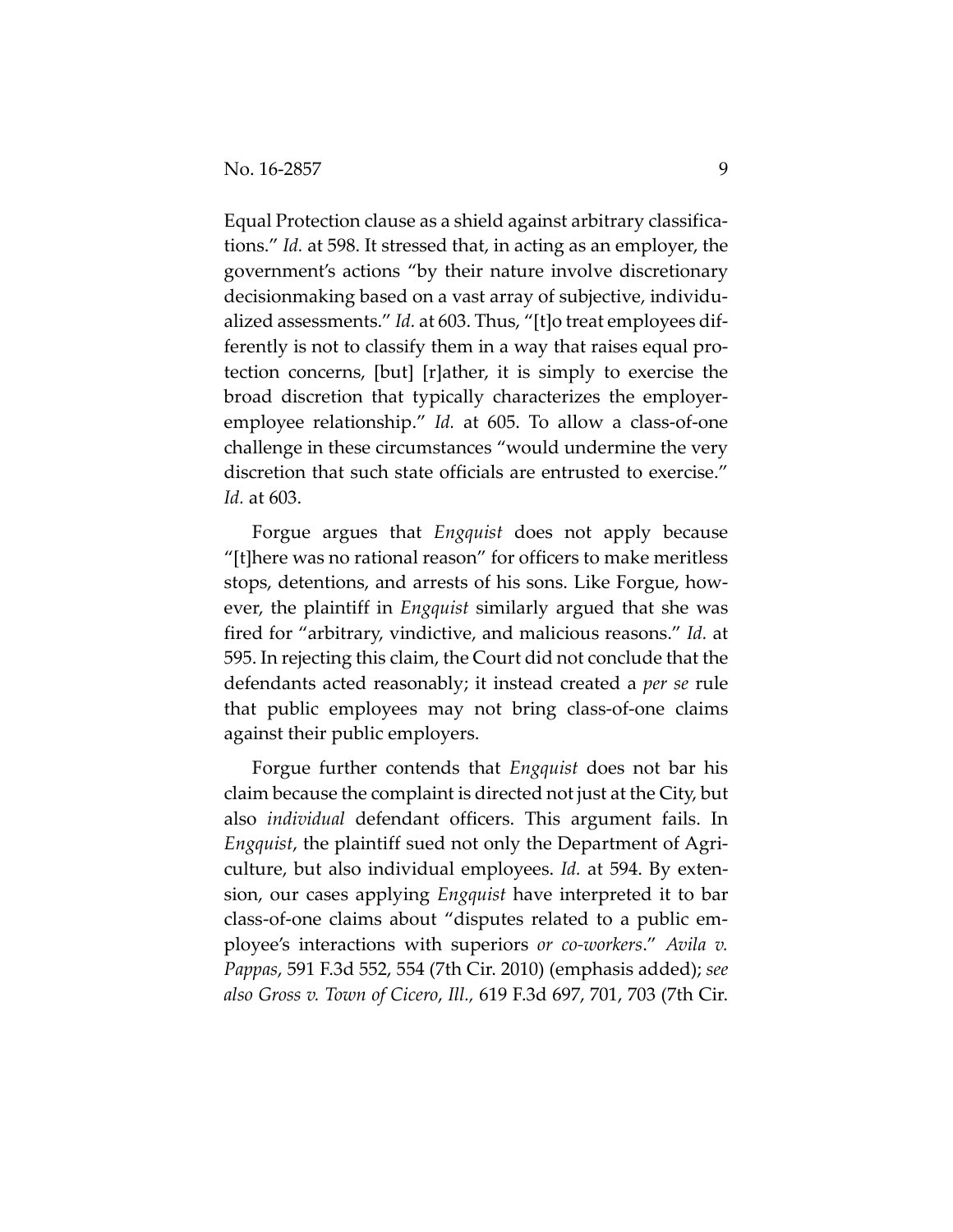2010) (barring a town employee's class-of-one claim against the town *and* individual town officials).

Finally, Forgue maintains that *Engquist* does not apply because the actions of the defendant police officers "fall[] outside [the] individualized and subjective determinations inherent in the public employment context" that were the basis of the *Engquist* decision. Determinations as to the conditions of Forgue's employment, however—including whether to issue him a Retirement Card—are precisely the kind of discretionary decisions that, under *Engquist*, cannot underlie a class-ofone claim. Moreover, even Forgue's allegations that CPD officers targeted his sons ultimately stem from actions Forgue took *at work* pursuant to his official police duties (filing complaints against fellow officers and strictly following CPD rules and procedure).[2](#page-9-0)

In short, and as we have previously made clear, *Engquist*  held that "disputes related to a public employee's interactions with superiors or co-workers *never* may be litigated as classof-one claims under the equal protection clause." *Avila*, 591 F.3d at 554; *see also O'Gorman v. City of Chicago*, 777 F.3d 885, 892 (7th Cir. 2015) ("[T]he Supreme Court has held that classof-one claims are inapplicable to situations of public employment … ."); *Del Marcelle v. Brown Cnty. Corp.*, 680 F.3d 887, 895 (7th Cir. 2012) (en banc) (opinion of Posner, J.) ("The specific question in *Engquist* was whether public employees should be

<span id="page-9-0"></span> <sup>2</sup> Forgue cites to several cases to support his contention that *Engquist* does not apply. *See, e.g.*, *Geinosky v. City of Chicago*, 675 F.3d 743 (7th Cir. 2012); *Ivy v. Powers*, No 08-cv-3826, 2009 WL 230542 (N.D. Ill. Jan. 30, 2009); *Craft v. Flagg*, No. 06-cv-1451, 2008 WL 1883337 (N.D. Ill. Apr. 24, 2008). These cases are not helpful because each involved a *private* individual suing a public entity, not a public employee suing his employer.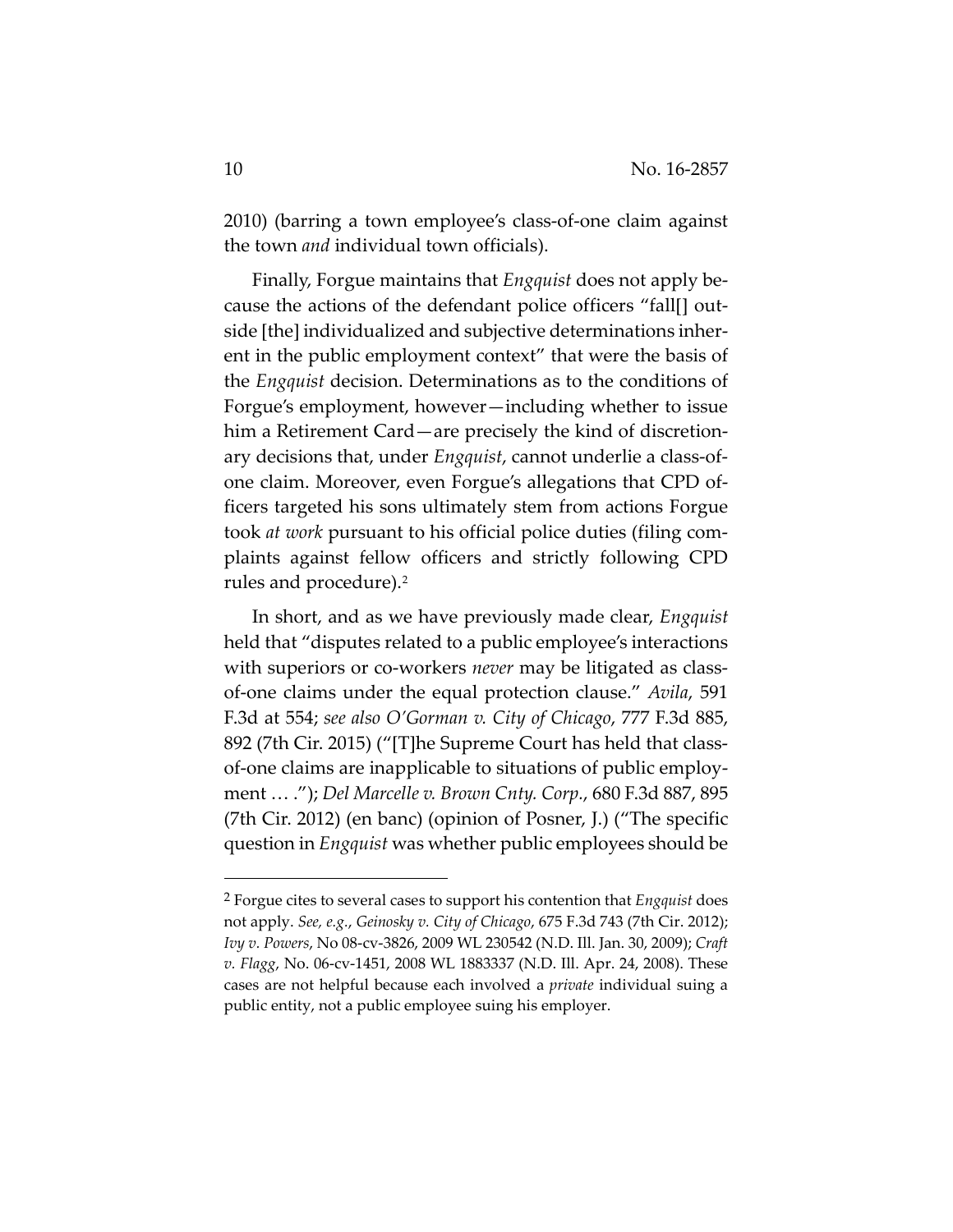allowed to bring class-of-one suits against their employers; the Court held they could not."). Thus, the district court correctly determined that *Engquist* precludes Forgue's equal protection class-of-one claim.

## **C. Procedural Due Process Claim**

The Due Process Clause of the Fourteenth Amendment prohibits states from "depriv[ing] any person of life, liberty, or property, without due process of law." U.S. Const. amend. XIV, § 1. "To state a claim for a procedural due process violation, a plaintiff must demonstrate (1) a cognizable property interest; (2) a deprivation of that property interest; and (3) a denial of due process." *Manistee Apts., LLC v. City of Chicago*, 844 F.3d 630, 633 (7th Cir. 2016). The district court dismissed Forgue's due process claim on the ground that Forgue failed to plead plausible facts suggesting that he possessed a cognizable property interest in receiving a Retirement Card. We disagree.

"Property interests are not created by the Constitution, 'they are created and their dimensions are defined by existing rules or understandings that stem from an independent source such as state law.'" *Cleveland Bd. of Educ. v. Loudermill*, 470 U.S. 532, 538 (1985) (quoting *Board of Regents v. Roth*, 408 U.S. 564, 577 (1972)). Therefore, property interests can be created by "contracts with public entities." *O'Gorman*, 777 F.3d at 890 (quoting *Ulichny v. Merton Cmty. Sch. Dist.*, 249 F.3d 686, 700 (7th Cir. 2001)). Such interests "are not limited by a few rigid, technical forms." *Perry v. Sindermann*, 408 U.S. 593, 601 (1972). Instead, "'property' denotes a broad range of interests that are secured by 'existing rules or understandings.'" *Id.*  (quoting *Roth*, 408 U.S. at 577). Indeed, "[a] person's interest in a benefit is a 'property' interest for due process purposes if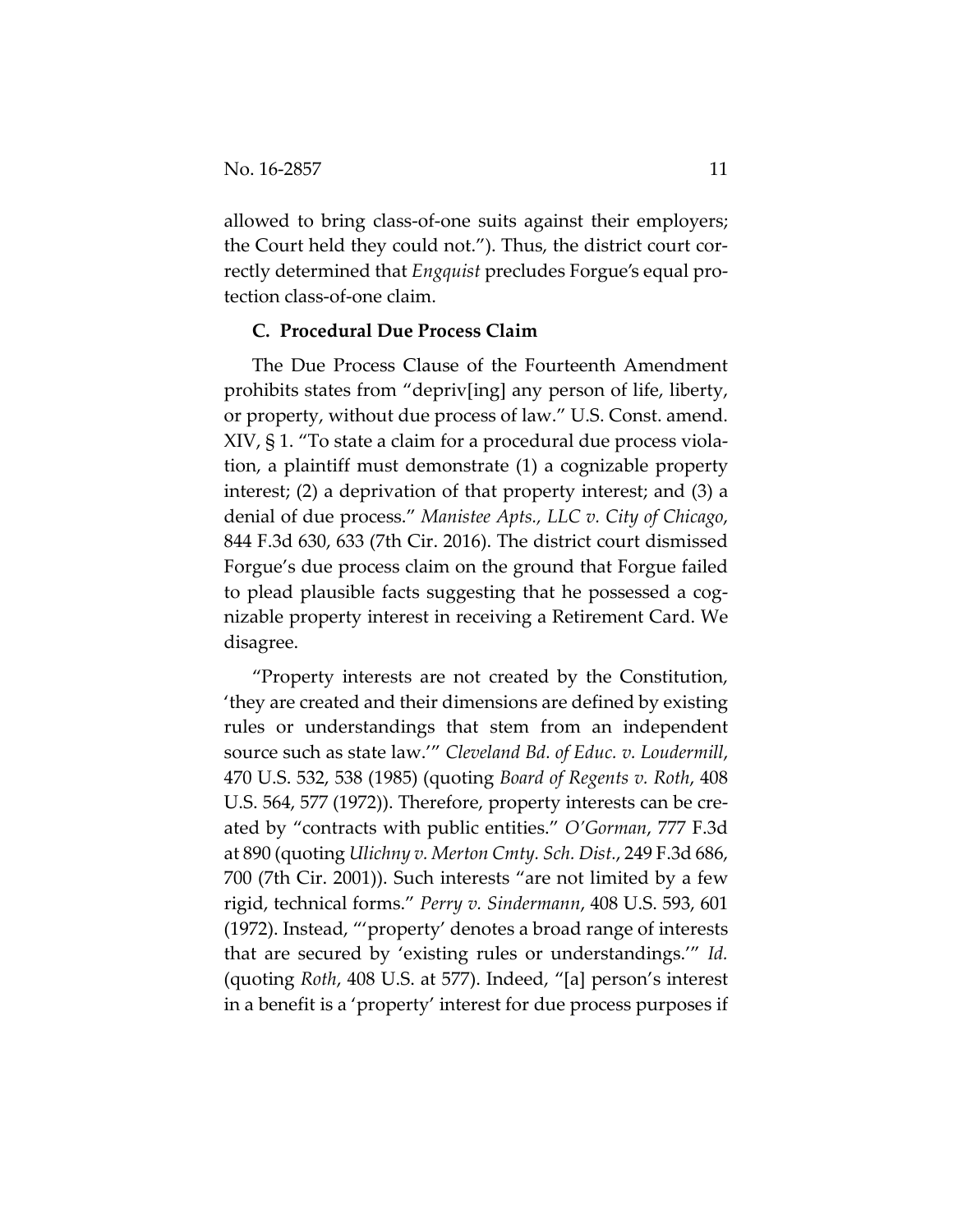there are such rules or mutually explicit understandings that support his claim of *entitlement* to the benefit and that he may invoke at a hearing." *Id.* (emphasis added).

To be sure, an individual must have more than "an abstract need or desire" or "unilateral expectation" to possess a cognizable entitlement. *Roth*, 408 U.S. at 577. Crucially, however, an entitlement need not be codified in writing; a "*de facto*" unwritten or implied policy is sufficient to create an entitlement and protectable property interest. *Sindermann*, 408 U.S. at 600–02 (holding, in the context of university employment, that "there may be an unwritten 'common law' in a particular university that certain employees shall have the equivalent of tenure"); *see also Hermes v. Hein*, 742 F.2d 350, 354–55 (7th Cir. 1984) ("A property interest in promotion need not arise out of a contract or statute, but may be based on a *de facto*  promotional program."); *Vail v. Bd. of Educ. of Paris Union Sch. Dist. No. 95*, 706 F.2d 1435, 1437 (7th Cir. 1983) *aff'd by equally divided Court*, 466 U.S. 377 (1984). This sort of "common law" property interest can be established through unwritten "mutually explicit understandings" or "legitimate and reasonable reliance on a promise from the government." *Hannon v. Turnage*, 892 F.2d 653, 658 (7th Cir. 1990); *see also Vail*, 706 F.2d at 1440 ("Legitimate and reasonable reliance on a promise from the state can be the source of property rights protected under the Due Process Clause … .").

Forgue contends that he has a cognizable property interest in receiving a Retirement Card, and that his right to that benefit was deprived without due process. According to CPD policy, a retired employee receives a Card if he retires in good standing. It is undisputed that the determination as to whether an officer retires in good standing is at the discretion